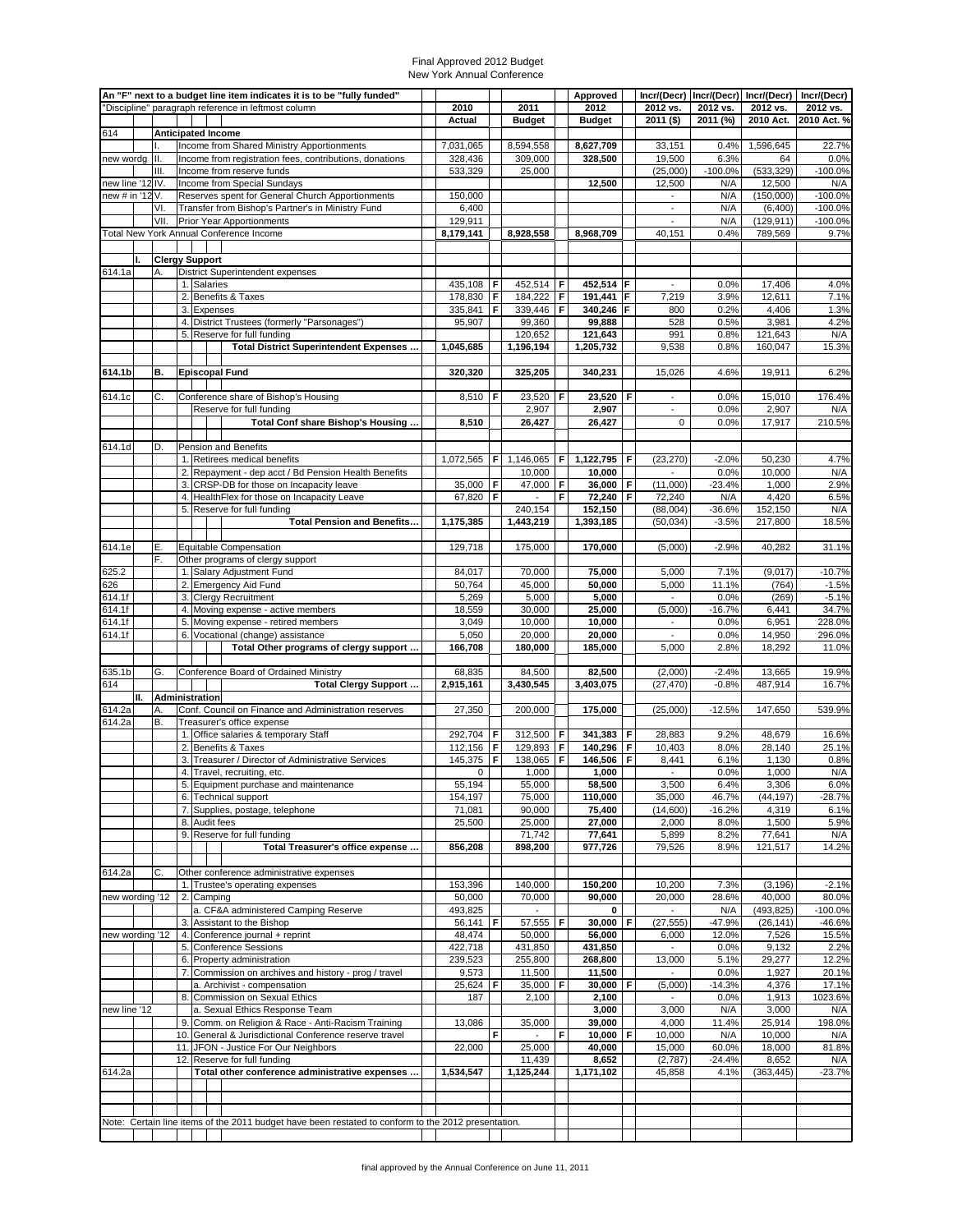#### Final Approved 2012 Budget New York Annual Conference

|                  |      |           |          | An "F" next to a budget line item indicates it is to be "fully funded"<br>'Discipline" paragraph reference in leftmost column | 2010              |   | 2011               |   | Approved<br>2012   |   | 2012 vs.                                             | 2012 vs.           | Incr/(Decr)   Incr/(Decr)   Incr/(Decr)  <br>2012 vs. | Incr/(Decr)<br>2012 vs. |
|------------------|------|-----------|----------|-------------------------------------------------------------------------------------------------------------------------------|-------------------|---|--------------------|---|--------------------|---|------------------------------------------------------|--------------------|-------------------------------------------------------|-------------------------|
|                  |      |           |          |                                                                                                                               | Actual            |   | <b>Budget</b>      |   | <b>Budget</b>      |   | $2011($ \$)                                          | 2011 (%)           | 2010 Act.                                             | 2010 Act. %             |
| 614.2b           |      | D.        |          | Episcopal area administrative fund                                                                                            |                   |   |                    |   |                    |   |                                                      |                    |                                                       |                         |
|                  |      |           |          | 1. Bishop's Area Expense Fund                                                                                                 | 52,500            | F | 52,500             | F | 52,500             | F | $\blacksquare$                                       | 0.0%               | $\blacksquare$                                        | 0.0%                    |
|                  |      |           |          | 2. Bishop's Discretionary Fund<br>3. Reserve for full funding                                                                 | 3,000             | F | 3,000<br>6,860     | F | 3,000<br>6,860     | F | $\overline{\phantom{a}}$<br>$\overline{\phantom{a}}$ | 0.0%               | $\blacksquare$<br>6,860                               | 0.0%<br>N/A             |
|                  |      |           |          | Total Episcopal area administrative fund                                                                                      | 55,500            |   | 62,360             |   | 62,360             |   | 0                                                    | 0.0%<br>0.0%       | 6,860                                                 | 12.4%                   |
|                  |      |           |          |                                                                                                                               |                   |   |                    |   |                    |   |                                                      |                    |                                                       |                         |
| 614.2b           |      | Ε.        |          | Jurisdictional conference adminstrative apportionments                                                                        | 26,704            |   | 26,704             |   | 26,704             |   | $\mathbf 0$                                          | 0.0%               | 0                                                     | 0.0%                    |
| 614.2b<br>614.2b |      | F.<br>G.  |          | <b>General Administration Fund</b><br><b>Interdenominational Cooperation Fund</b>                                             | 126,180<br>31,027 |   | 126,439<br>30,503  |   | 127,569<br>29,334  |   | 1,130<br>(1, 169)                                    | 0.9%<br>$-3.8%$    | 1,389<br>(1,693)                                      | 1.1%<br>$-5.5%$         |
| 614.2a           |      | Η.        |          | Contingency funds                                                                                                             | 19,603            |   | 20,000             |   | 40,000             |   | 20,000                                               | 100.0%             | 20,397                                                | 104.1%                  |
|                  |      |           |          | Total Administration                                                                                                          | 2,677,119         |   | 2,489,450          |   | 2,609,795          |   | 120,345                                              | 4.8%               | (67, 324)                                             | $-2.5%$                 |
|                  |      |           |          |                                                                                                                               |                   |   |                    |   |                    |   |                                                      |                    |                                                       |                         |
| 614.3<br>614.3b  | III. | А.        |          | <b>World Service &amp; Conference Benevolences</b><br><b>World Service Fund</b>                                               |                   |   |                    |   |                    |   | (41, 751)                                            |                    |                                                       | $-4.1%$                 |
| 614.3            |      | <b>B.</b> |          | Conference Benevolences (Conference Programs)                                                                                 | 1,164,546         |   | 1,158,713          |   | 1,116,962          |   |                                                      | $-3.6%$            | (47, 584)                                             |                         |
|                  |      |           |          | 1. Program Funds - District and Conference COM Cat 1 & 2                                                                      |                   |   |                    |   |                    |   |                                                      |                    |                                                       |                         |
|                  |      |           |          | a. Category I - program entitites for one district only                                                                       | 19,357            |   | 40,850             |   | 40,850             |   | $\overline{a}$                                       | 0.0%               | 21,493                                                | 111.0%                  |
|                  |      |           |          | b. Category II - across districts (broader) training                                                                          | 11,596            |   | 40,850             |   | 40,850             |   | $\overline{\phantom{a}}$                             | 0.0%               | 29,254                                                | 252.3%                  |
|                  |      |           |          | 2. Travel and Training / Conference Funds<br>a. Board/Committee Travel                                                        | 969               |   | 3,000              |   | 3,000              |   | $\overline{a}$                                       | 0.0%               | 2,031                                                 | 209.7%                  |
|                  |      |           |          | b. Delegate Travel                                                                                                            | 10,996            |   | 12,000             |   | 12,000             |   | $\overline{\phantom{a}}$                             | 0.0%               | 1,004                                                 | 9.1%                    |
|                  |      |           |          | c. CMVT Annual Planning Retreat                                                                                               |                   |   | 5,000              |   |                    |   | (5,000)                                              | $-100.0%$          |                                                       | N/A                     |
|                  |      |           |          | 3. Operating Funds                                                                                                            |                   |   |                    |   |                    |   |                                                      |                    |                                                       |                         |
|                  |      |           |          | a. Tech sppt, subscptns, supplies, mailings<br>b. Memberships                                                                 | 14,502<br>2,609   |   | 6,000<br>2,500     |   | 6,000<br>2,500     |   | $\blacksquare$<br>$\overline{\phantom{a}}$           | 0.0%<br>0.0%       | (8,502)<br>(109)                                      | $-58.6%$<br>$-4.2%$     |
|                  |      |           | c.       | <b>District Council on Ministries</b>                                                                                         | 10,560            |   | 12,000             |   | 12,000             |   | $\overline{\phantom{a}}$                             | 0.0%               | 1,440                                                 | 13.6%                   |
|                  |      |           |          | 4. Programming Support                                                                                                        |                   |   |                    |   |                    |   |                                                      |                    |                                                       |                         |
|                  |      |           |          | a. Campus ministries                                                                                                          | 56,000            | F | 56,000             | F | 56,000             | F | $\overline{\phantom{a}}$                             | 0.0%               | $\blacksquare$                                        | 0.0%                    |
|                  |      |           | b.       | Farmworker & Migrant Ministry Fund                                                                                            | 14,080            |   | 16,000             |   | 16.000<br>3,000    |   | $\blacksquare$<br>$\blacksquare$                     | 0.0%               | 1,920                                                 | 13.6%                   |
|                  |      |           | c.<br>d. | <b>UM Appalachian Ministries Network</b><br>Cooperative School of Christian Mission                                           | 2,640<br>4,840    |   | 3,000<br>5,500     |   | 5,500              |   | $\overline{\phantom{a}}$                             | 0.0%<br>0.0%       | 360<br>660                                            | 13.6%<br>13.6%          |
|                  |      |           | e.       | Chinese ministry                                                                                                              |                   |   | 1,500              |   | 1,500              |   | $\blacksquare$                                       | 0.0%               | 1,500                                                 | N/A                     |
|                  |      |           | f.       | Haitian ministry                                                                                                              |                   |   | $\blacksquare$     |   | $\blacksquare$     |   | $\blacksquare$                                       | N/A                | $\blacksquare$                                        | N/A                     |
|                  |      |           | lg.      | Hispanic ministry                                                                                                             |                   |   | 7,000              |   | 7,000              |   | $\overline{\phantom{a}}$                             | 0.0%               | 7,000                                                 | N/A                     |
|                  |      |           | h.<br>i. | Korean ministry<br>Black Methodists for Church Renewal                                                                        | 2,150<br>800      |   | 4,500<br>2,000     |   | 4,500<br>2,000     |   | $\overline{\phantom{a}}$<br>$\blacksquare$           | 0.0%<br>0.0%       | 2,350<br>1,200                                        | 109.3%<br>150.0%        |
|                  |      |           |          | Mission Trip Leader Fund (new in 2007)                                                                                        |                   |   | 2,000              |   | 2,000              |   | $\overline{\phantom{a}}$                             | 0.0%               | 2,000                                                 | N/A                     |
|                  |      |           | k.       | Asian Council (new in 2009)                                                                                                   |                   |   | 500                |   | 500                |   | $\blacksquare$                                       | 0.0%               | 500                                                   | N/A                     |
|                  |      |           | Ι.       | <b>Mission Outreach</b>                                                                                                       | 13,152            |   | 10,000             |   | 12,000             |   | 2,000                                                | 20.0%              | (1, 152)                                              | $-8.8%$                 |
|                  |      |           |          | 5. Ecumenical Relations<br>a. Christian Conference of Connecticut                                                             | 5,610             |   | 8,500              |   |                    |   | (8,500)                                              | $-100.0%$          | (5,610)                                               | $-100.0%$               |
|                  |      |           |          | b. NY State Community of Churches                                                                                             | 7,480             |   | 8,500              |   | 8,500              |   |                                                      | 0.0%               | 1,020                                                 | 13.6%                   |
|                  |      |           |          | 6. Program Funding                                                                                                            |                   |   |                    |   |                    |   |                                                      |                    |                                                       |                         |
|                  |      |           |          | a. Board of Laity                                                                                                             | 2,168             |   | 3,500              |   | 3,500              |   | $\overline{\phantom{a}}$                             | 0.0%               | 1,332                                                 | 61.5%                   |
|                  |      |           | b.       | Youth/Children/Adult Ministries                                                                                               | 34,074<br>32,864  |   | 20,000<br>41,400   |   | 20,000<br>41,400   |   | ÷,<br>$\blacksquare$                                 | 0.0%<br>0.0%       | (14, 074)<br>8,536                                    | $-41.3%$<br>26.0%       |
|                  |      |           |          | c. Emerging Ministries<br>7. Resources, Media, Training, Equipment Funding                                                    |                   |   |                    |   |                    |   |                                                      |                    |                                                       |                         |
|                  |      |           |          | a. Learning Center                                                                                                            | 23,717            |   | 25,000             |   | 25,000             |   | $\blacksquare$                                       | 0.0%               | 1,283                                                 | 5.4%                    |
|                  |      |           | b.       | Communications                                                                                                                | 14,087            |   | 100,000            |   | 100,000            |   | $\overline{\phantom{a}}$                             | 0.0%               | 85,913                                                | 609.9%                  |
|                  |      |           | c.       | Equipping local church outreach                                                                                               | 37,089            |   | 60,000             |   | 60,000             |   | $\overline{\phantom{a}}$                             | 0.0%               | 22,911                                                | 61.8%                   |
| new line in '12  |      |           |          | d. Hospitality Costs for meetings at NYAC<br>8. Fixed Expenses                                                                |                   |   |                    |   | 3,000              |   | 3,000                                                | N/A                | 3,000                                                 | N/A                     |
|                  |      |           |          | a. Age-Level Ministries Stipends                                                                                              | 20,878 F          |   | 20,000             | F | 20,000             | F |                                                      | 0.0%               | (878)                                                 | $-4.2%$                 |
|                  |      |           |          | b. Hispanic Consultant                                                                                                        | 12,000 F          |   | 12,000   $F$       |   | 12,000             | F |                                                      | 0.0%               |                                                       | 0.0%                    |
| new line in '12  |      |           | c.       | Stewardship Education                                                                                                         |                   |   |                    |   | 12,000             | F | 12,000                                               | N/A                | 12,000                                                | N/A                     |
| new wording '12  |      |           |          | 9. Parish Development - Mission Grant<br>10. Quadrennial Mission Focus Fund                                                   | 160,000<br>10,000 | F | 160,000<br>120,000 | F | 160,000<br>120,000 | F |                                                      | 0.0%<br>0.0%       | 110,000                                               | 0.0%<br>1100.0%         |
| new line '12     |      |           |          | 11. Board of Church & Society                                                                                                 |                   |   |                    |   | 12,500             |   | 12,500                                               | N/A                | 12,500                                                | N/A                     |
| new # in '12     |      |           |          | 12. Reserve for full funding                                                                                                  |                   |   | 30,652             |   | 32,135             |   | 1,483                                                | 4.8%               | 32,135                                                | N/A                     |
|                  |      |           |          | Total Conference Benevolences (Programs)                                                                                      | 524,217           |   | 839,752            |   | 857,235            |   | 17,483                                               | 2.1%               | 333,018                                               | 63.5%                   |
| 614.3c           |      | C.        |          | Administrative expenses - directly related to III.B.                                                                          |                   |   |                    |   |                    |   |                                                      |                    |                                                       |                         |
|                  |      |           |          | a. Program staff - salary                                                                                                     | 195,715 F         |   | 207,983            | F | 207,983            | F |                                                      | 0.0%               | 12,268                                                | 6.3%                    |
|                  |      |           | b.       | Benefits & Taxes                                                                                                              | 54,558            | F | 56,857             | F | 59,163             | F | 2,306                                                | 4.1%               | 4,605                                                 | 8.4%                    |
|                  |      |           | c.       | Reserve for full funding                                                                                                      |                   |   | 32,733             |   | 33,018             |   | 285                                                  | 0.9%               | 33,018                                                | N/A                     |
|                  |      |           |          | Total administrative expenses                                                                                                 | 250,273           |   | 297,573            |   | 300,164            |   | 2,591                                                | 0.9%               | 49,891                                                | 19.9%                   |
|                  |      |           |          | Total Conference & World Service Benevolences                                                                                 | 1,939,036         |   | 2,296,038          |   | 2,274,361          |   | (21, 677)                                            | $-0.9%$            | 335,325                                               | 17.3%                   |
|                  |      |           |          |                                                                                                                               |                   |   |                    |   |                    |   |                                                      |                    |                                                       |                         |
| 614.4            | IV.  |           |          | <b>Other Apportioned Causes</b>                                                                                               |                   |   |                    |   |                    |   |                                                      |                    |                                                       |                         |
| 614.4            |      | Α.        |          | Missional Priority Commission                                                                                                 | 154,200           |   | 130,000            |   | 130,000            |   | $\blacksquare$                                       | 0.0%               | (24, 200)                                             | $-15.7%$                |
| 614.4<br>614.4   |      | в<br>C.   |          | <b>Black College Fund</b><br><b>Africa University Fund</b>                                                                    | 159,039<br>35,594 |   | 156,139<br>34,945  |   | 147,810<br>33,081  |   | (8, 329)<br>(1,864)                                  | $-5.3%$<br>$-5.3%$ | (11, 229)<br>(2, 513)                                 | $-7.1%$<br>$-7.1%$      |
| 614.4            |      | D.        |          | <b>Ministerial Education Fund</b>                                                                                             | 298,992           |   | 391,441            |   | 370,587            |   | (20, 854)                                            | $-5.3%$            | 71,595                                                | 23.9%                   |
|                  |      |           |          | Total Other Apportioned Causes                                                                                                | 647,825           |   | 712,525            |   | 681,478            |   | (31, 047)                                            | $-4.4%$            | 33,653                                                | 5.2%                    |
|                  |      |           |          |                                                                                                                               |                   |   |                    |   |                    |   |                                                      |                    |                                                       |                         |
|                  |      |           |          | <b>Total New York Annual Conference Budgeted Expenses</b>                                                                     | 8,179,141         |   | 8,928,558          |   | 8,968,709          |   | 40,151                                               | 0.4%               | 789,569                                               | 9.7%                    |
|                  |      |           |          | General Church Apportionments" (our Shared Ministry Apportionments that help fund the ministries                              |                   |   |                    |   |                    |   | <b>Without Reserve for Full Funding:</b>             |                    |                                                       |                         |
|                  |      |           |          | of the United Methodist Church all around the world) are shown in bold letters and numbers.                                   |                   |   |                    |   |                    |   |                                                      |                    | 354,563                                               | 4.5%                    |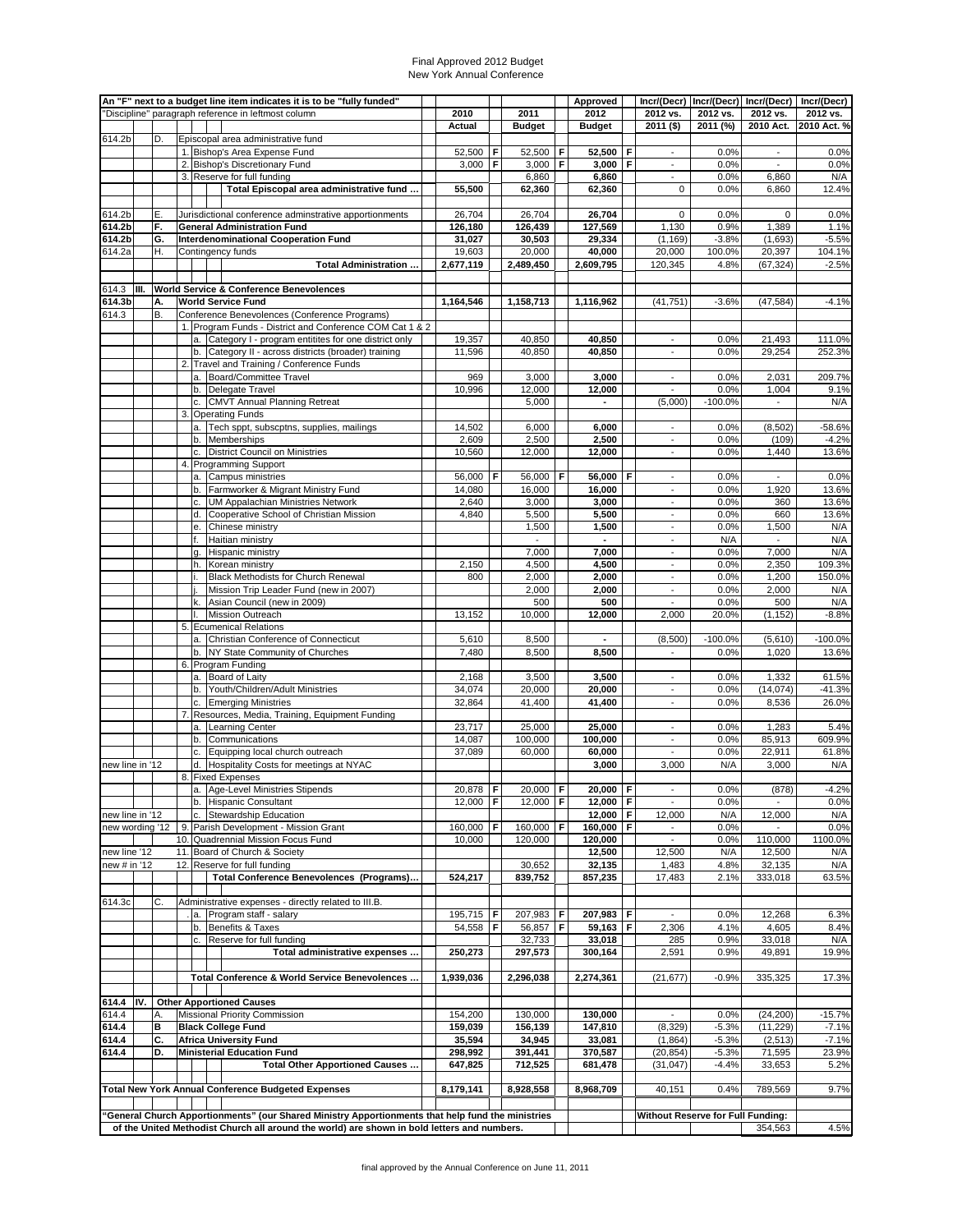# **Income from Registration Fees, Contributions and Donations Final Approved 2012 Budget New York Annual Conference**

|                                             | 2010<br><b>Actual</b> | 2011<br><b>Budget</b> | <b>Approved</b><br>2012<br><b>Request</b> |
|---------------------------------------------|-----------------------|-----------------------|-------------------------------------------|
| Conference Board of Ordained Ministry       |                       |                       |                                           |
| <b>Evaluation Events</b>                    | 4,250                 | 5,000                 | 5,000                                     |
| <b>Candidacy Fees</b>                       | 23,020                | 29,000                | 28,000                                    |
| Sub-total                                   | 27,270                | 34,000                | 33,000                                    |
| Commission on Archives & History            |                       |                       |                                           |
| Donations                                   | 919                   |                       | 500                                       |
| Sub-total                                   | 919                   | 0                     | 500                                       |
| <b>Commission on Conference Sessions</b>    |                       |                       |                                           |
| <b>Registration Fees</b>                    | 272,125               | 275,000               | 275,000                                   |
| Sub-total                                   | 272,125               | 275,000               | 275,000                                   |
| <b>Connectional Ministries Vision Table</b> |                       |                       |                                           |
| <b>Registration Fees</b>                    | 28,122                |                       | 20,000                                    |
| Sub-total                                   | 28,122                | $\Omega$              | 20,000                                    |
|                                             |                       |                       |                                           |
| Total                                       | 328,436               | 309,000               | 328,500                                   |